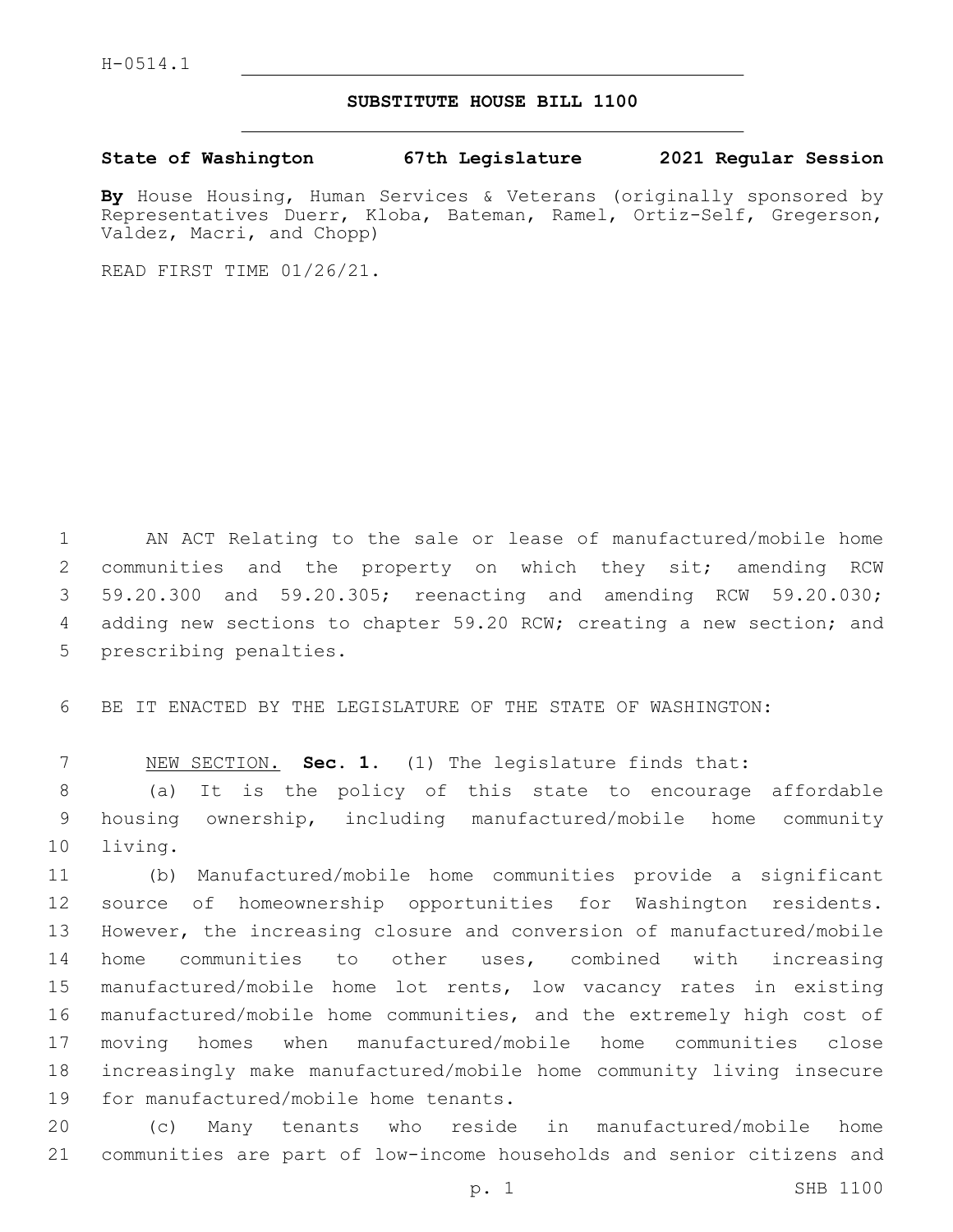are, therefore, those residents most in need of reasonable security in the siting of their manufactured/mobile homes because such tenants experience adverse impacts on their health, safety, and welfare when forced to move due to closure, change of use, or discontinuance of 5 manufactured/mobile home communities.

 (2) It is the intent of the legislature to encourage and facilitate the preservation of existing manufactured/mobile home communities in the event of voluntary sales of manufactured/mobile home communities and, to the extent necessary and possible, involve manufactured/mobile home community tenants or an eligible organization, such as a nonprofit organization, housing authority, community land trust, resident nonprofit cooperative, or local government, in the preservation of manufactured/mobile home 14 communities.

 **Sec. 2.** RCW 59.20.030 and 2019 c 342 s 1 and 2019 c 23 s 4 are 16 each reenacted and amended to read as follows:

17 For purposes of this chapter:

 (1) "Abandoned" as it relates to a mobile home, manufactured home, or park model owned by a tenant in a mobile home park, mobile home park cooperative, or mobile home park subdivision or tenancy in a mobile home lot means the tenant has defaulted in rent and by absence and by words or actions reasonably indicates the intention 23 not to continue tenancy;

 (2) "Active duty" means service authorized by the president of 25 the United States, the secretary of defense, or the governor for a 26 period of more than thirty consecutive days;

 (3) "Eligible organization" includes community land trusts, resident nonprofit cooperatives, local governments, local housing authorities, nonprofit community or neighborhood-based organizations, federally recognized Indian tribes in the state of Washington, and regional or statewide nonprofit housing assistance organizations;

 (4) "Housing and low-income assistance organization" means an organization that provides tenants living in mobile home parks, manufactured housing communities, and manufactured/mobile home communities with information about their rights and other pertinent 36 information:

 (5) "Housing authority" or "authority" means any of the public body corporate and politic created in RCW 35.82.030;

p. 2 SHB 1100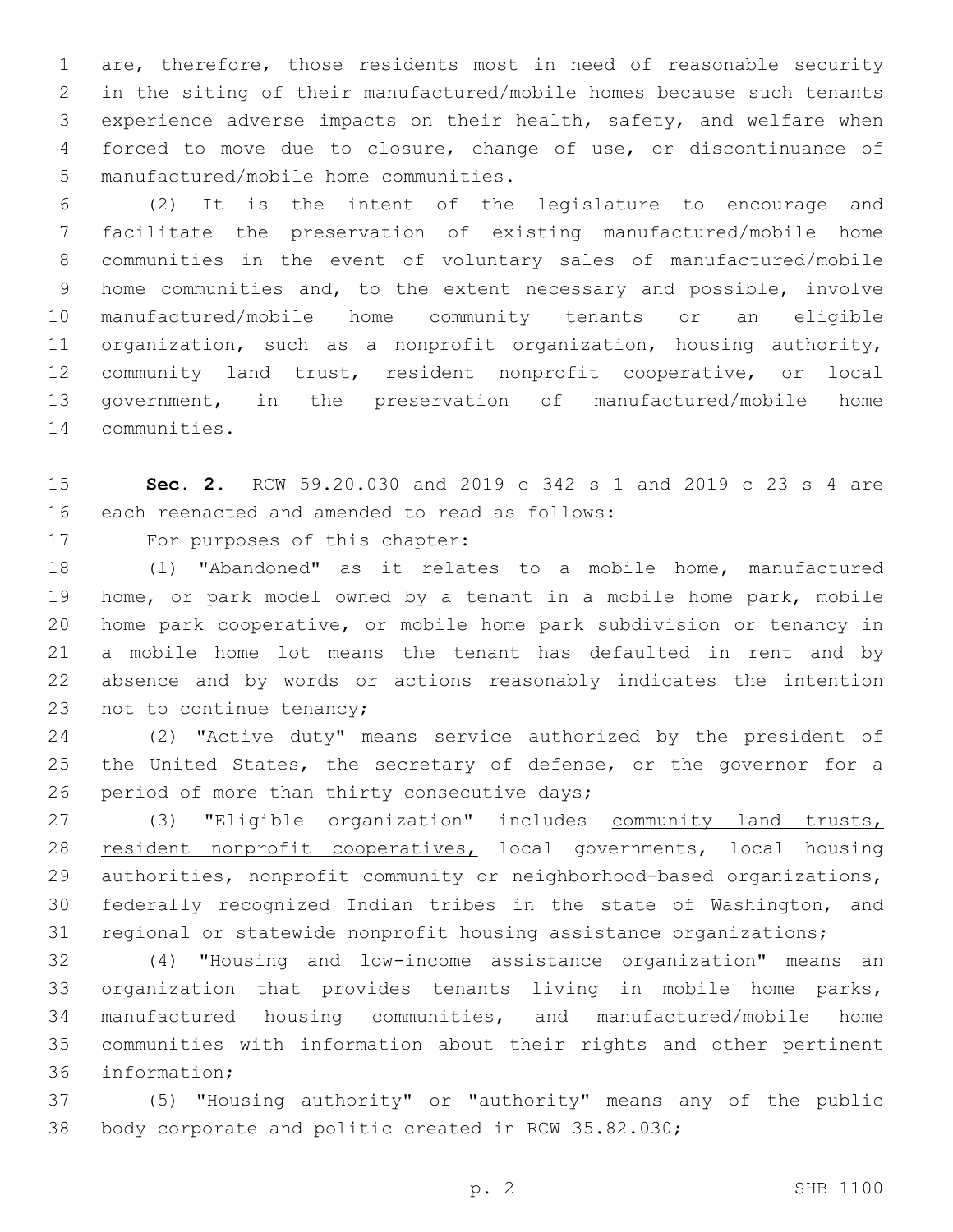(6) "Landlord" means the owner of a mobile home park and includes 2 the agents of a landlord;

 (7) "Local government" means a town government, city government, code city government, or county government in the state of 5 Washington;

 (8) "Manufactured home" means a single-family dwelling built according to the United States department of housing and urban development manufactured home construction and safety standards act, which is a national preemptive building code. A manufactured home also: (a) Includes plumbing, heating, air conditioning, and electrical systems; (b) is built on a permanent chassis; and (c) can be transported in one or more sections with each section at least 13 eight feet wide and forty feet long when transported, or when 14 installed on the site is three hundred twenty square feet or greater;

 (9) "Manufactured/mobile home" means either a manufactured home 16 or a mobile home;

 (10) "Mobile home" means a factory-built dwelling built prior to June 15, 1976, to standards other than the United States department 19 of housing and urban development code, and acceptable under applicable state codes in effect at the time of construction or introduction of the home into the state. Mobile homes have not been built since the introduction of the United States department of housing and urban development manufactured home construction and 24 safety act;

 (11) "Mobile home lot" means a portion of a mobile home park or manufactured housing community designated as the location of one mobile home, manufactured home, or park model and its accessory buildings, and intended for the exclusive use as a primary residence 29 by the occupants of that mobile home, manufactured home, or park 30 model;

 (12) "Mobile home park cooperative" or "manufactured housing cooperative" means real property consisting of common areas and two 33 or more lots held out for placement of mobile homes, manufactured homes, or park models in which both the individual lots and the common areas are owned by an association of shareholders which leases or otherwise extends the right to occupy individual lots to its own 37 members;

 (13) "Mobile home park subdivision" or "manufactured housing subdivision" means real property, whether it is called a subdivision, condominium, or planned unit development, consisting of common areas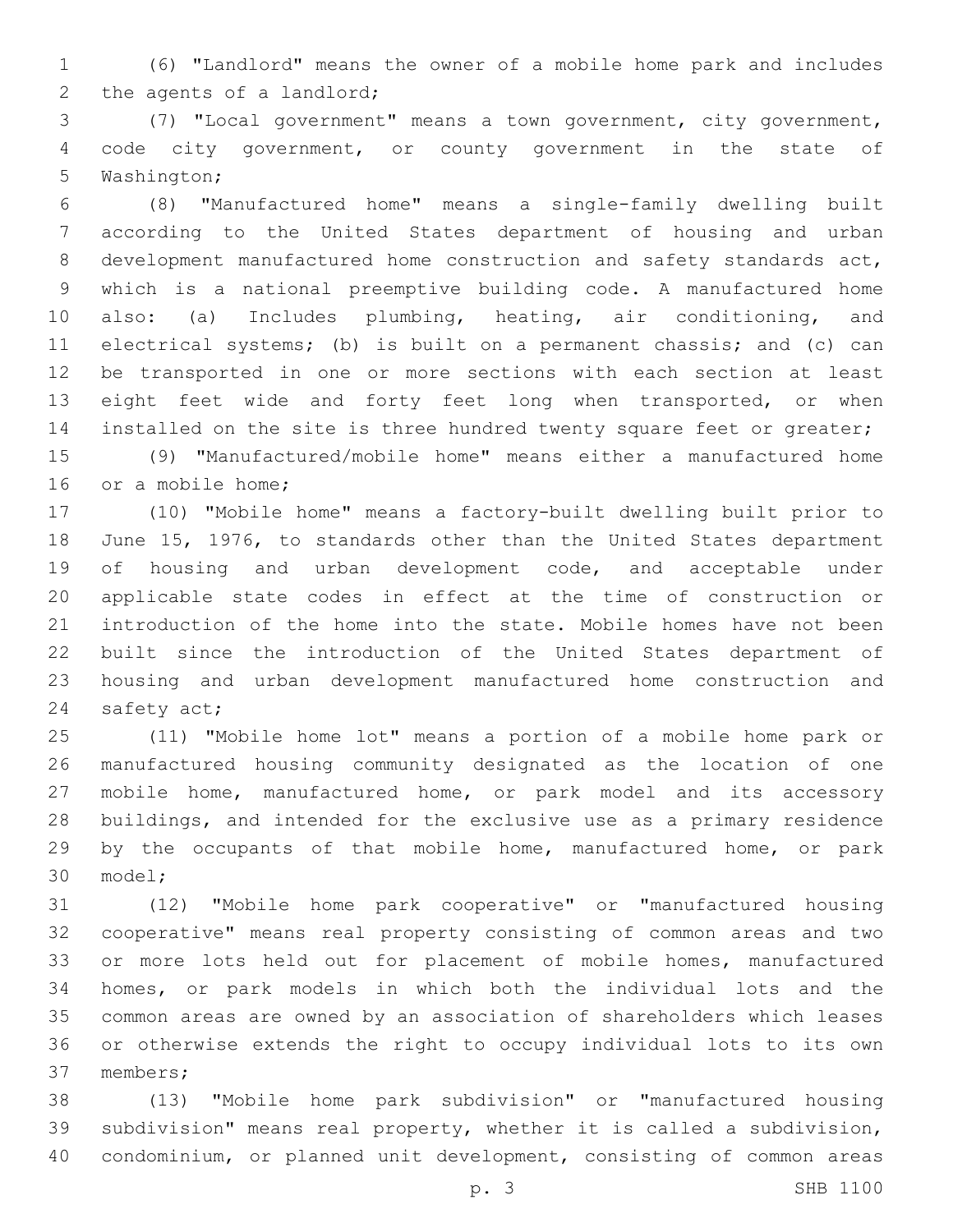and two or more lots held for placement of mobile homes, manufactured homes, or park models in which there is private ownership of the individual lots and common, undivided ownership of the common areas 4 by owners of the individual lots;

 (14) "Mobile home park," "manufactured housing community," or "manufactured/mobile home community" means any real property which is rented or held out for rent to others for the placement of two or more mobile homes, manufactured homes, or park models for the primary purpose of production of income, except where such real property is rented or held out for rent for seasonal recreational purpose only 11 and is not intended for year-round occupancy;

 (15) "Notice of opportunity to purchase" means a notice required 13 under section 4 of this act;

 (16) "Notice of sale" means a notice required under RCW 59.20.300 to be delivered to all tenants of a manufactured/mobile home community and other specified parties within fourteen days after the 17 date on which any advertisement, ((multiple)) listing, or public 18 notice ((advertises)) is first made advertising that a manufactured/ 19 mobile home community or the property on which it sits is for sale or 20 lease;

21 (((416))) (17) "Occupant" means any person, including a live-in care provider, other than a tenant, who occupies a mobile home, manufactured home, or park model and mobile home lot;

24 (( $(47)$ )) (18) "Orders" means written official military orders, or any written notification, certification, or verification from the service member's commanding officer, with respect to the service 27 member's current or future military status;

28 ((+18))) (19) "Park model" means a recreational vehicle intended for permanent or semi-permanent installation and is used as a primary 30 residence;

31 (((419))) (20) "Permanent change of station" means: (a) Transfer to a unit located at another port or duty station; (b) change of a unit's home port or permanent duty station; (c) call to active duty for a period not less than ninety days; (d) separation; or (e) 35 retirement;

 ( $(\overline{+20})$ )  $(21)$  "Qualified sale of manufactured/mobile home community" means the sale, as defined in RCW 82.45.010, of land and improvements comprising a manufactured/mobile home community that is transferred in a single purchase to a qualified tenant organization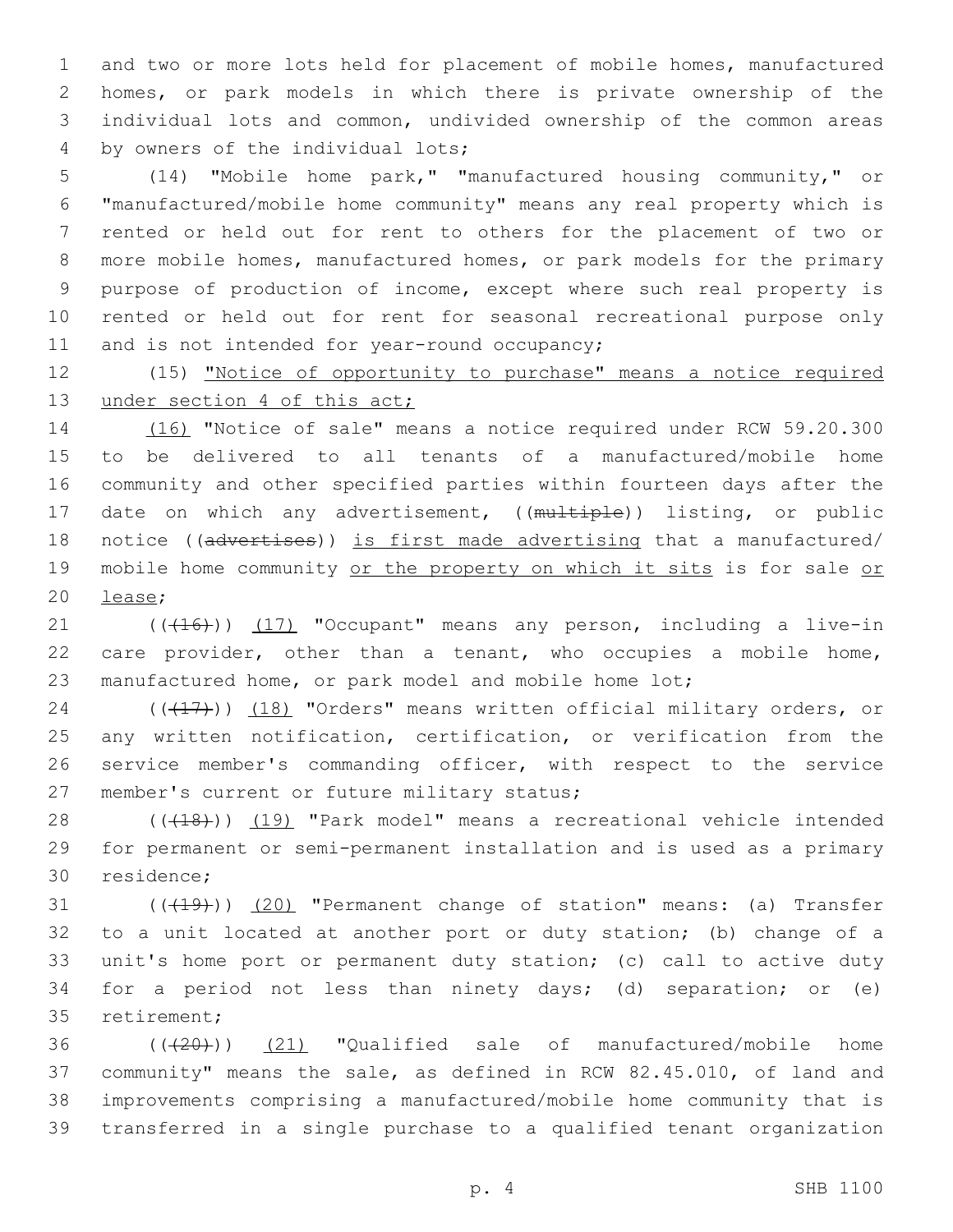or to an eligible organization for the purpose of preserving the property as a manufactured/mobile home community;2

 (((21))) (22) "Qualified tenant organization" means a formal organization of tenants within a manufactured/mobile home community, with the only requirement for membership consisting of being a 6 tenant;

 (((22))) (23) "Recreational vehicle" means a travel trailer, motor home, truck camper, or camping trailer that is primarily designed and used as temporary living quarters, is either self- propelled or mounted on or drawn by another vehicle, is transient, is not occupied as a primary residence, and is not immobilized or 12 permanently affixed to a mobile home lot;

13 (( $(23)$ )) (24) "Resident nonprofit cooperative" means a nonprofit cooperative corporation formed by a group of manufactured/mobile home community residents for the purpose of acquiring the manufactured/ mobile home community in which they reside and converting the manufactured/mobile home community to a mobile home park cooperative 18 or manufactured housing cooperative;

19 (25) "Service member" means an active member of the United States armed forces, a member of a military reserve component, or a member of the national guard who is either stationed in or a resident of 22 Washington state;

23 (( $(24)$ )) (26) "Tenant" means any person, except a transient, who 24 rents a mobile home lot;

 (( $(25)$ )) (27) "Transient" means a person who rents a mobile home lot for a period of less than one month for purposes other than as a 27 primary residence.

 **Sec. 3.** RCW 59.20.300 and 2011 c 158 s 5 are each amended to 29 read as follows:

 (1) A landlord must provide a written notice of sale of a manufactured/mobile home community by certified mail or personal 32 delivery to:

(a) Each tenant of the manufactured/mobile home community;

(b) The officers of any known qualified tenant organization;

(c) The office of mobile/manufactured home relocation assistance;

 (d) The local government within whose jurisdiction all or part of 37 the manufactured/mobile home community exists;

 (e) The housing authority within whose jurisdiction all or part of the manufactured/mobile home community exists; and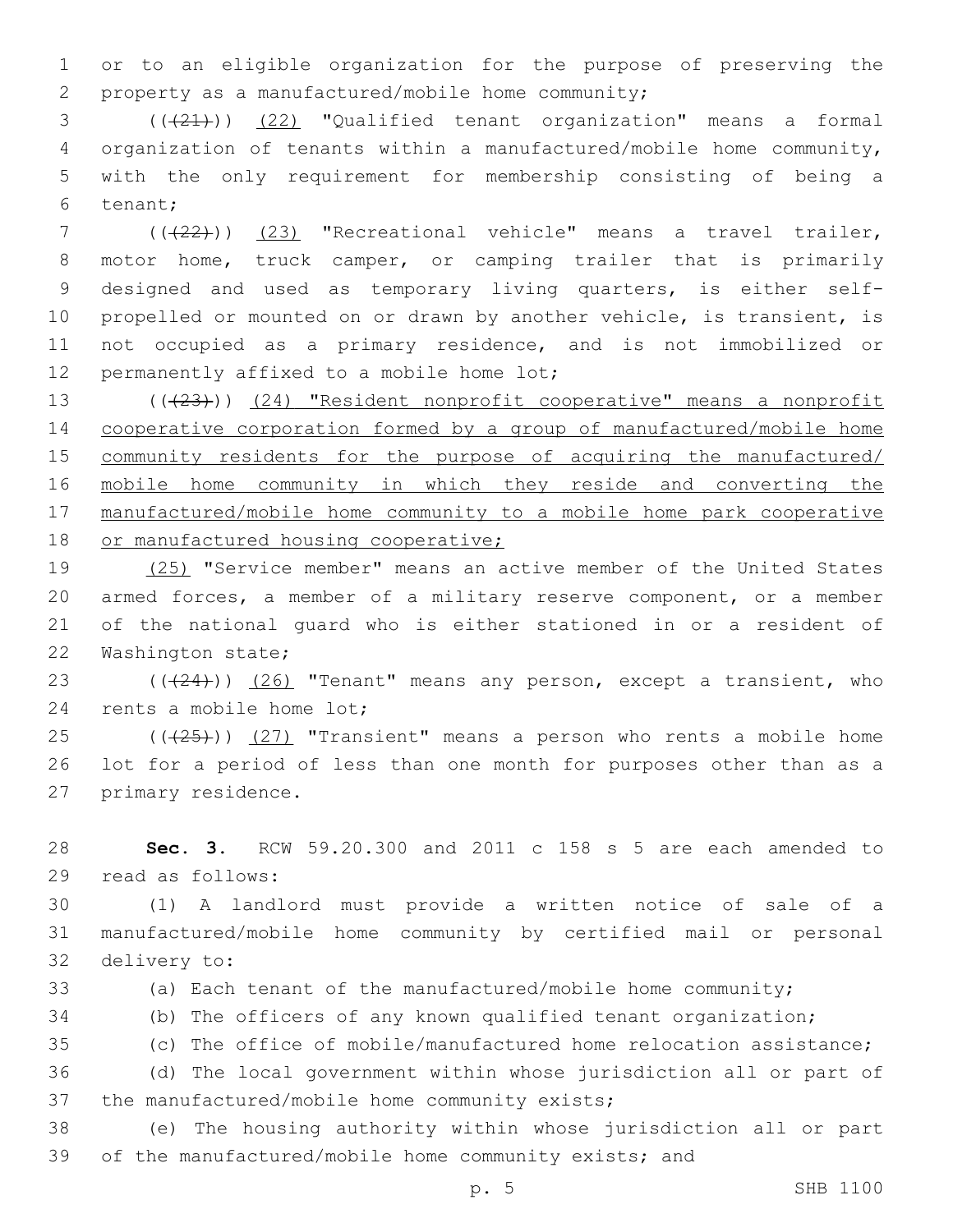(f) The Washington state housing finance commission.

(2) A notice of sale must include:2

 (a) A statement that the landlord intends to sell or lease the 4 manufactured/mobile home community or the property on which it sits; 5 and

 (b) The contact information of the landlord or landlord's agent who is responsible for communicating with the qualified tenant organization, tenants, or eligible organization regarding the sale of 9 the property.

 NEW SECTION. **Sec. 4.** A new section is added to chapter 59.20 11 RCW to read as follows:

 (1) Except as provided in subsection (5) of this section, a landlord must provide a written notice of opportunity to purchase a manufactured/mobile home community by certified mail or personal delivery to each tenant and to the department of commerce and the housing finance commission within 14 days after the date on which any advertisement, listing, or public notice is first made that the manufactured/mobile home community, or property on which it sits, is 19 for sale or lease.

 (2) The notice of opportunity to purchase required under this section is in addition to the notice of sale required pursuant to RCW 22 59.20.300.

 (3) Notice by certified mail postmarked within the requisite number of days is deemed to comply with the requirements of this 25 section.

(4) A notice of opportunity to purchase must include:

 (a) A statement that the landlord intends to sell or lease the manufactured/mobile home community or the property on which it sits;

(b) A statement that:29

 (i) Qualified tenant organizations and eligible organizations have 45 days from the date on which the notice of opportunity to purchase was personally delivered or postmarked to provide the landlord with notice of intent to consider purchasing or leasing the manufactured/mobile home park, during which time the landlord shall not make a final acceptance of an offer to purchase or lease the 36 park; and

 (ii) If such notice of intent is provided to the landlord within 45 days, the landlord shall not make a final unconditional acceptance of an offer to purchase or lease the park from a person or entity

p. 6 SHB 1100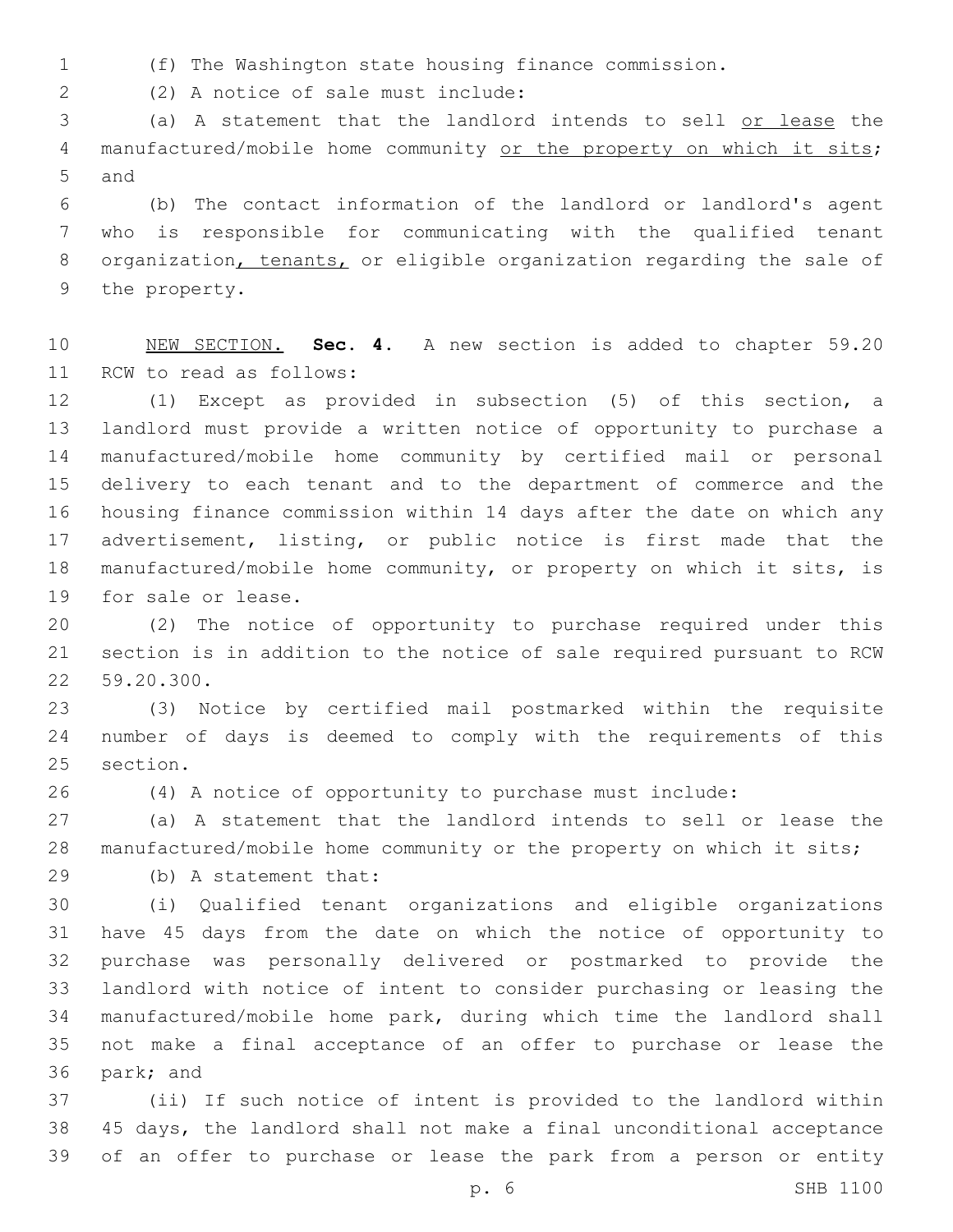other than a qualified tenant organization or eligible organization 2 for an additional 90 days;

 (c) A signed affidavit that discloses the advertised or listed 4 selling price; and

 (d) The contact information for the landlord or landlord's agent who is responsible for communicating with the tenants, qualified tenant organization, or eligible organization regarding an opportunity to make an offer for the sale of the property.

 (5) A notice of opportunity to purchase is not required with respect to a sale, transfer, conveyance, or lease of the manufactured/mobile home community or the property on which it sits 12 if the transaction is:

13 (a) Due to foreclosure;

14 (b) Incidental to financing the park;

15 (c) Pursuant to eminent domain;

16 (d) Pursuant to a tax sale;

(e) Between joint tenants or tenants in common;

 (f) Among the partners or shareholders who own the manufactured/ 19 mobile home community; or

 (g) To a member of the owner's family or to a trust for the sole 21 benefit of members of the owner's family.

 NEW SECTION. **Sec. 5.** A new section is added to chapter 59.20 23 RCW to read as follows:

 (1) If, within 45 days after the date on which a notice of opportunity to purchase was personally delivered or postmarked, the landlord receives notice from a qualified tenant organization or eligible organization expressing an intent to consider purchasing or leasing the manufactured/mobile home community, the landlord shall not make a final unconditional acceptance of an offer to purchase or lease the park from a person or entity other than a qualified tenant organization or eligible organization for an additional 90 days.

 (2)(a) A qualified tenant organization or eligible organization must provide a written notice of intent to the landlord when considering purchasing or leasing the manufactured/mobile home community.35

 (b) The notice of intent must identify two people representing the tenant organization or eligible organization and provide the 38 following contact information:

39 (i) Name;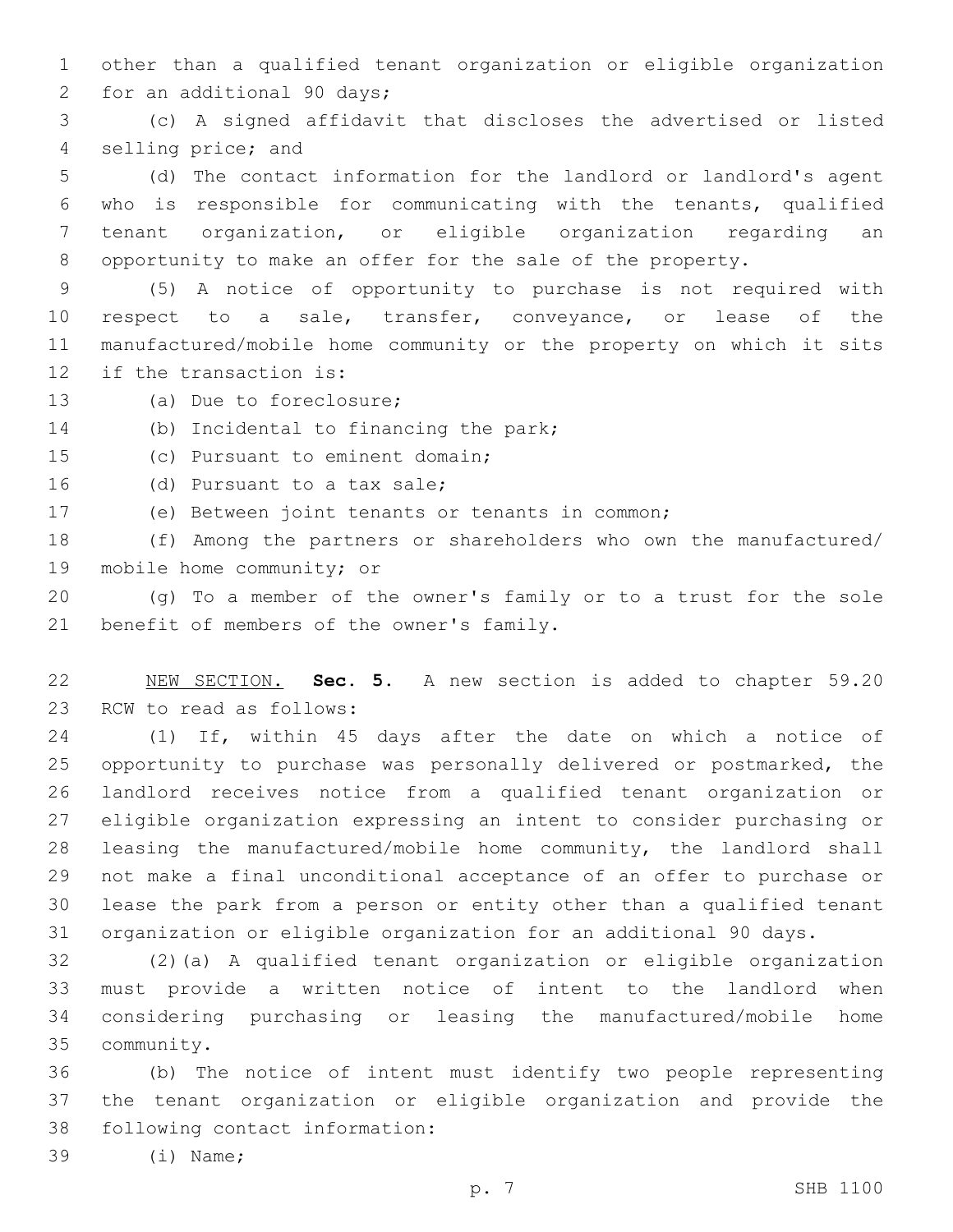1 (ii) Mailing address; and

2 (iii) Telephone number.

 (c) The interested organization may also request on the notice certain property documents to determine the purchase offer price.

 (3) If no qualified tenant organization or eligible organization provides notice expressing an intent to consider the purchase or lease within 45 days after the date on which a notice of opportunity to purchase was personally delivered or postmarked, the landlord is not subject to the restrictions of subsection (1) of this section.

 **Sec. 6.** RCW 59.20.305 and 2008 c 116 s 5 are each amended to read as follows:11

12 A landlord intending to sell or lease a manufactured/mobile home 13 community or the property on which it sits is ((encouraged)) required to negotiate in good faith with qualified tenant organizations and eligible organizations. Any qualified tenant organization or eligible 16 organization that submits a notice of intent to purchase or lease a manufactured/mobile home community or the property on which it sits pursuant to section 5 of this act is required to negotiate in good faith with the landlord intending to sell or lease the manufactured/ mobile home community or property on which it sits.

 NEW SECTION. **Sec. 7.** A new section is added to chapter 59.20 22 RCW to read as follows:

 (1) The department of commerce must maintain a registry of all eligible organizations that submit to the department of commerce a written request to receive notices of opportunity to purchase or lease manufactured/mobile home communities pursuant to section 5 of this act. The department of commerce must provide registered eligible organizations with notices of opportunity to purchase once it receives such a notice pursuant to section 4(1) of this act. The 30 registry must include the following information:

 (a) The name and mailing address of the eligible organization; 32 and

 (b) A statement that the eligible organization wishes to purchase 34 or lease a manufactured/mobile home community.

 (2) The department of commerce must provide a copy of the registry required to be maintained under this section to any person 37 upon request.